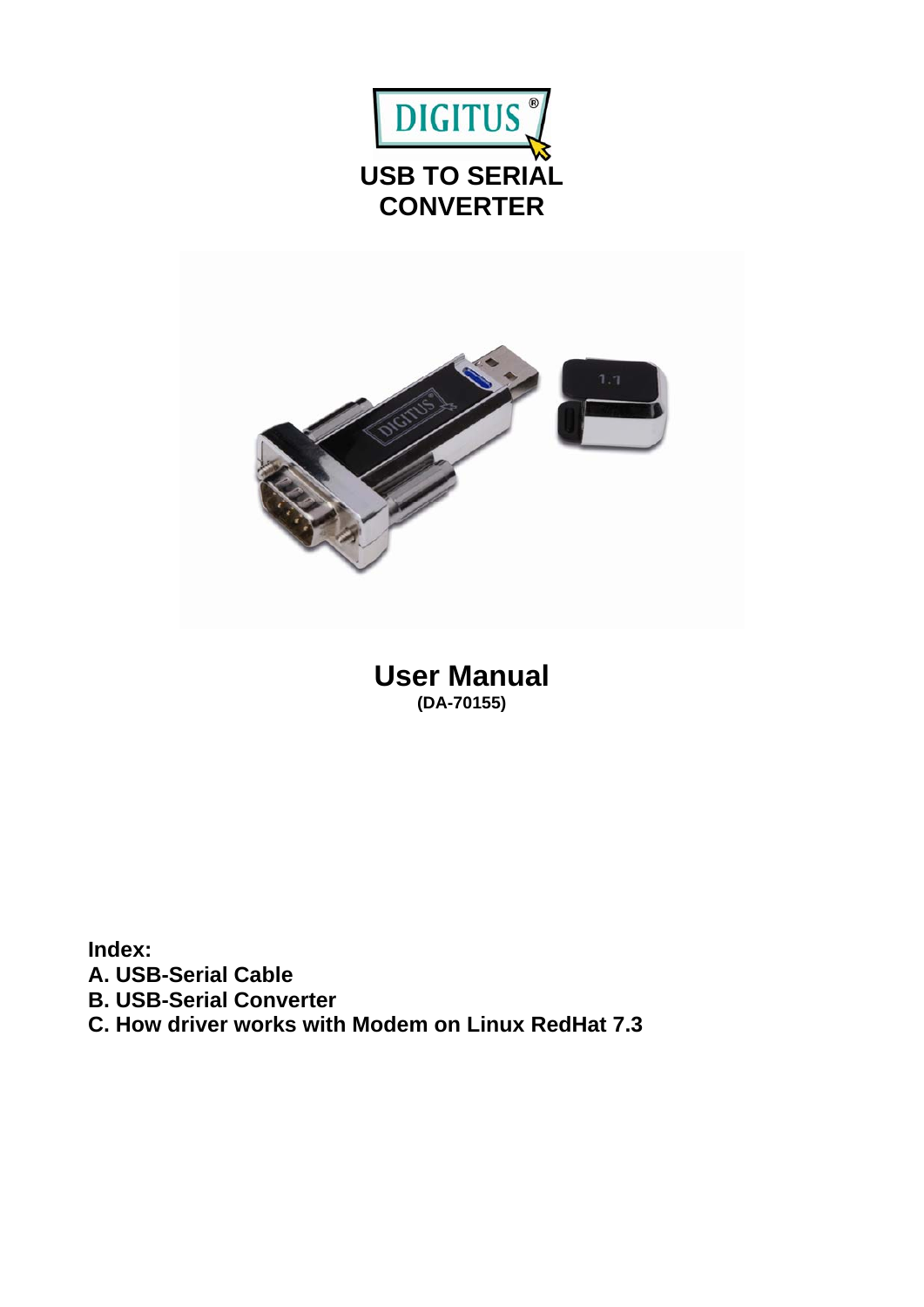# A. USB-Serial Cable

- **1. Product Features**
- **2. System Requirements**
- **3. Driver Installation (WIN2000)**
- **4. Changes COM Port**
- **5. Setting Up the RS232 Serial Device**

### 1. Product Features

- USB Specification Rev. 1.1 compliant
- Support the RS232 Serial interface
- Over 1Mbps data transfer rate
- Support remote wake-up and power management

### 2. System Requirements

- IBM PC 486DX4-100 MHz CPU or higher or compatible system
- Available USB port
- CD-ROM drive
- Windows 2000

### 3. Driver Installation (WIN2000)

Follow the steps below to install Window 2000 driver of USB-Serial cable:

- 1. Power on your computer and make sure that the USB port is enabled and working properly.
- 2. During installation, please don't link USB-Serial cable with your computer.
- 3. Double click 'setup.exe', then it will start install



- 4. After installation, click 'OK '
- 5. Plug in the USB-Serial cable into the USB port and run the **Found New Hardware Wizard** to assist you in setting up the new device. Click **next** to continue.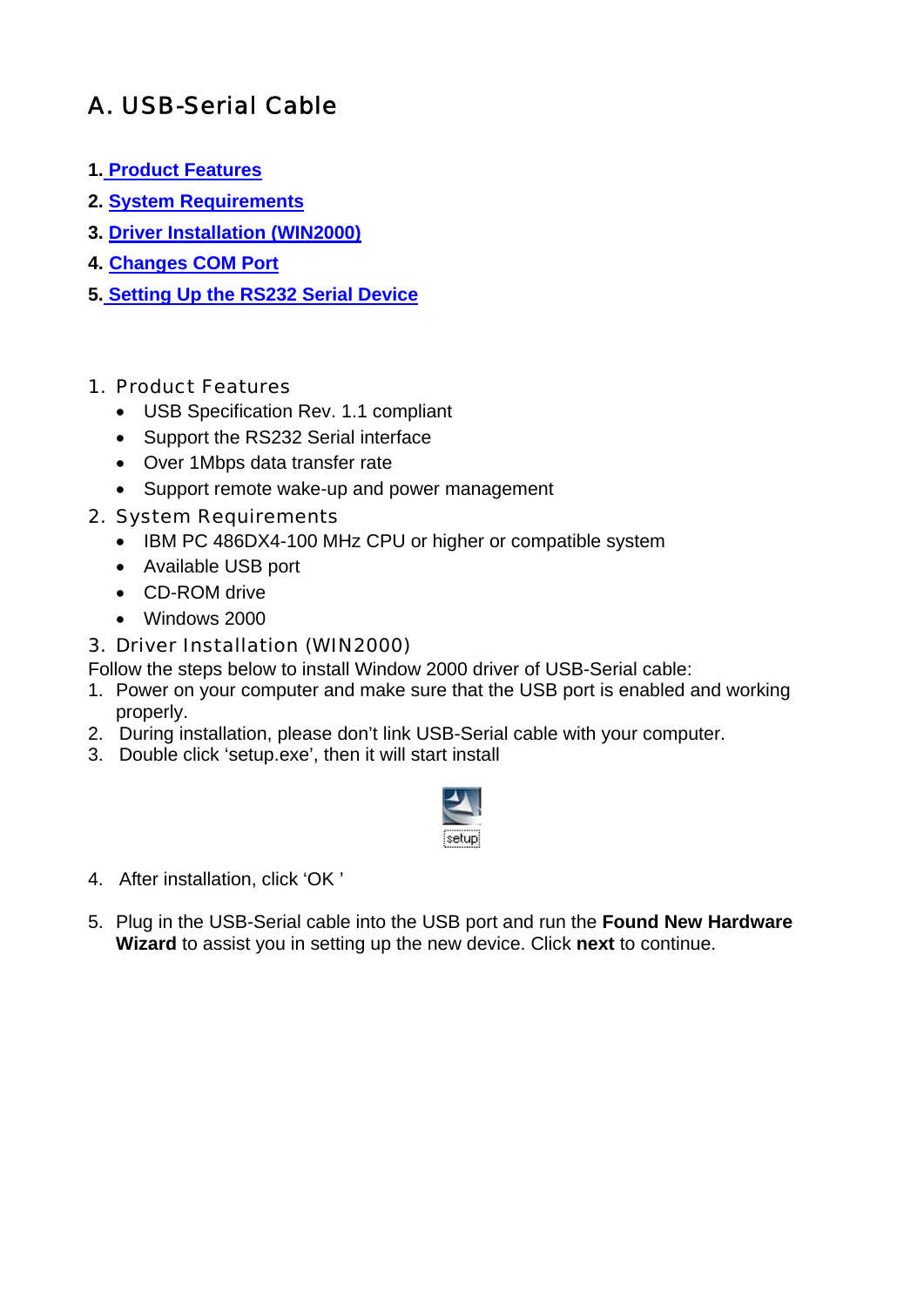| <b>Found New Hardware Wizard</b> |                                                                                                                                                    |
|----------------------------------|----------------------------------------------------------------------------------------------------------------------------------------------------|
|                                  | Welcome to the Found New<br>Hardware Wizard<br>This wizard helps you install a device driver for a<br>hardware device.<br>To continue, click Next. |
|                                  | Cancel<br>< Back<br>Next >                                                                                                                         |

6. Click Next to continue. Select the " **Search for a suitable driver for my device (recommend)** "

| <b>Found New Hardware Wizard</b>                                                                                                                                                                                                     |
|--------------------------------------------------------------------------------------------------------------------------------------------------------------------------------------------------------------------------------------|
| <b>Install Hardware Device Drivers</b><br>A device driver is a software program that enables a hardware device to work with<br>an operating system.                                                                                  |
| This wizard will complete the installation for this device:<br><b>USB Device</b>                                                                                                                                                     |
| A device driver is a software program that makes a hardware device work. Windows<br>needs driver files for your new device. To locate driver files and complete the<br>installation click Next<br>What do you want the wizard to do? |
| C Search for a suitable driver for my device (recommended)                                                                                                                                                                           |
| C Display a list of the known drivers for this device so that I can choose a specific<br>driver                                                                                                                                      |
| Next ><br>Cancel<br>< Back                                                                                                                                                                                                           |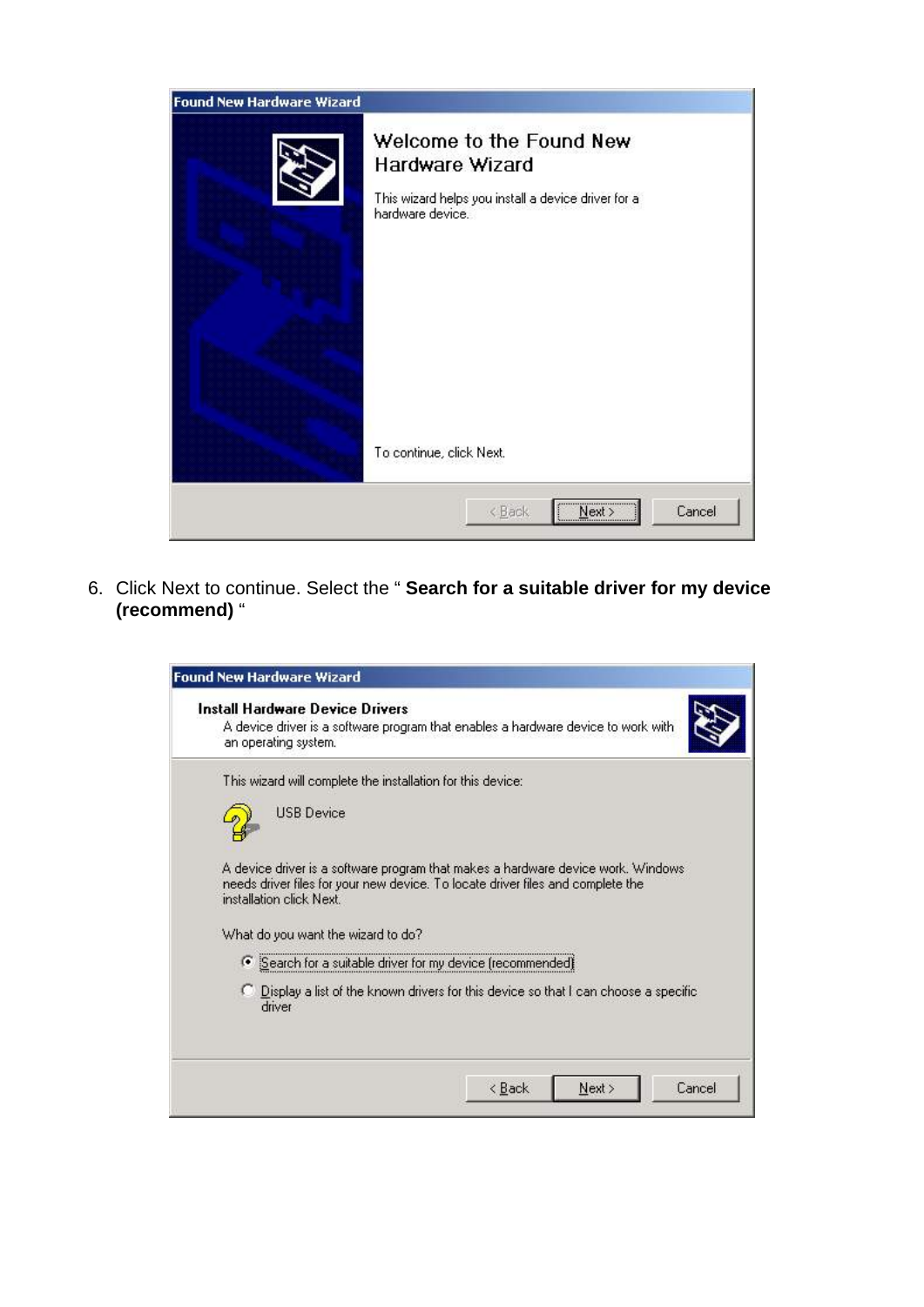7. Windows will detect the driver and Click Next to continue installation.

| <b>Found New Hardware Wizard</b>                                                                                   |
|--------------------------------------------------------------------------------------------------------------------|
| <b>Driver Files Search Results</b><br>The wizard has finished searching for driver files for your hardware device. |
| The wizard found a driver for the following device:                                                                |
| <b>USB Device</b>                                                                                                  |
| Windows found a driver for this device. To install the driver Windows found, click Next.                           |
| a:\serport.inf                                                                                                     |
|                                                                                                                    |
| Next<br>Cancel<br>< Back                                                                                           |

8. Click Finish to continue and let Windows copy the needed files to your hard disk.

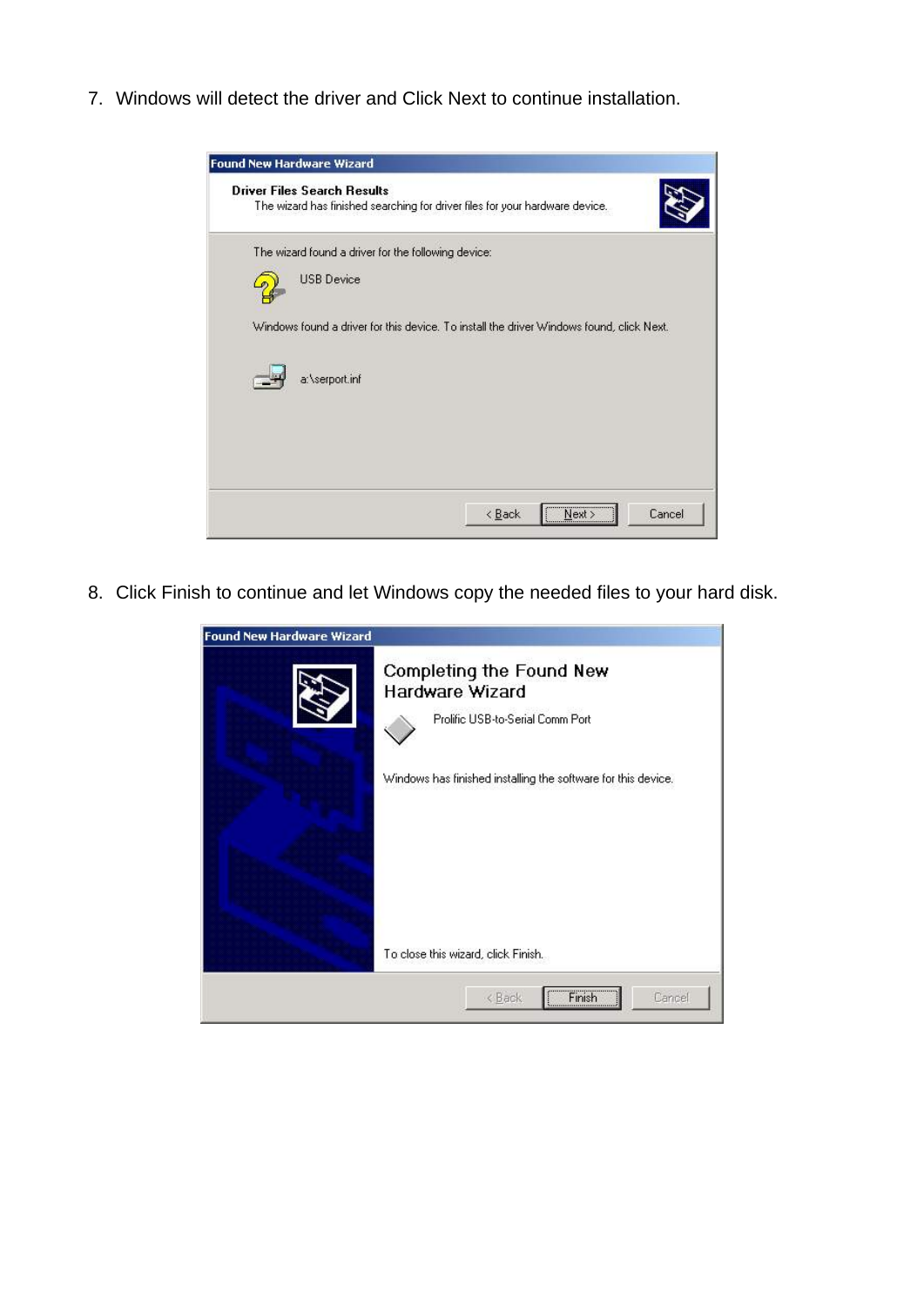9. You can to check the Device Manager and see the Prolific USB to Serial Com Port)



#### 4. Changes COM Port

Under Windows 98SE, you can change the COM Port via setcom.exe **SetCOM.exe** software 7. Under Windows Me 、 Windows 2000 、 Windows XP, please kindly following the steps as below.

 (1) Please click on the **Device Manager**\ **Devices by connection** \ **ports (COM & LPT)**. (image 1)



(image 1)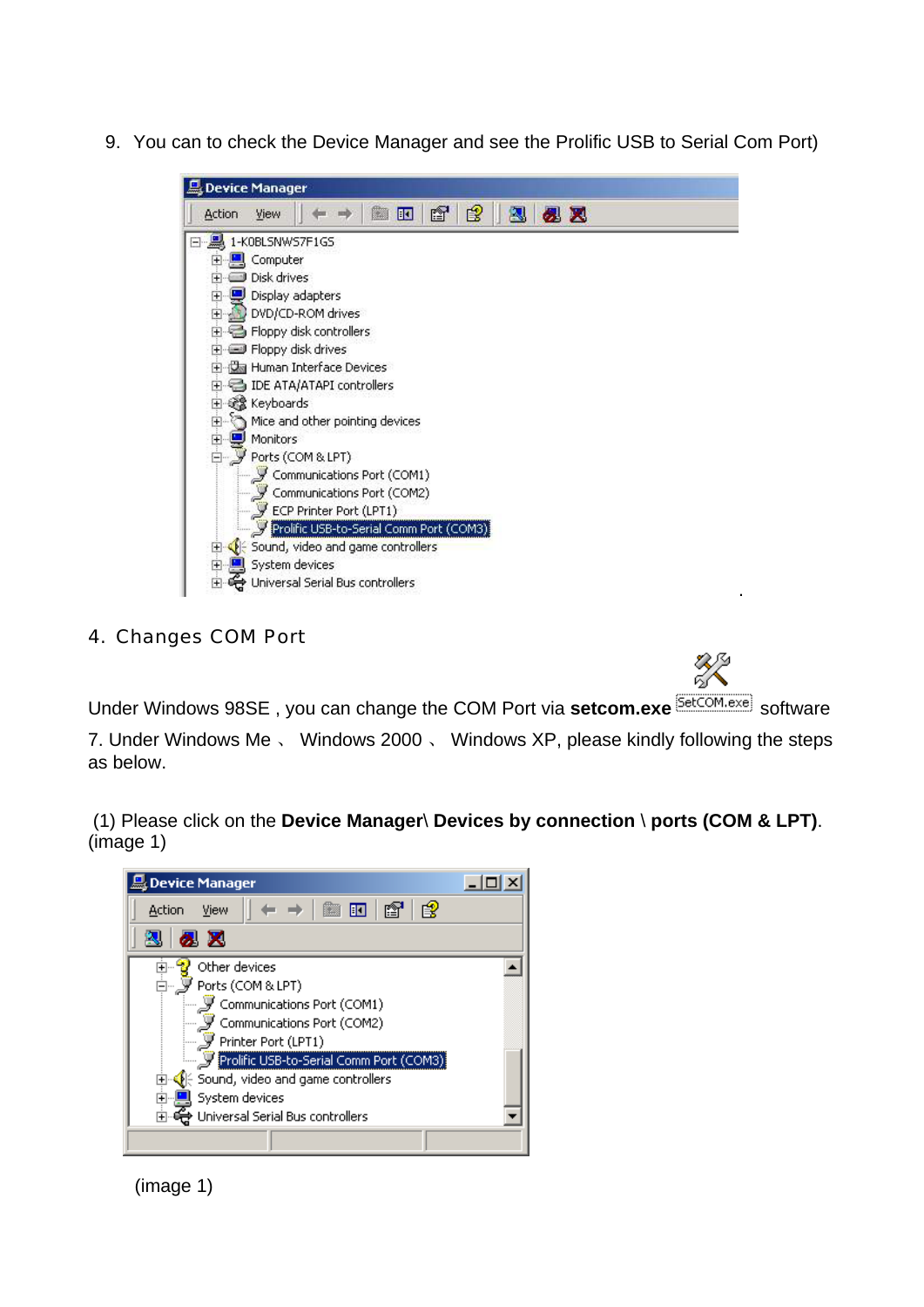(2) Doubly click on **"Prolific USB-to- serial Com port(COM3)"** .And it could go to ' **properties**'. (image 2)

|         | 2x<br>Prolific USB-to-Serial Comm Port (COM3) Properties |  |
|---------|----------------------------------------------------------|--|
| General | Port Settings   Driver                                   |  |
|         |                                                          |  |
|         | Bits per second: 9600                                    |  |
|         | Data bits: 8                                             |  |
|         | Parity: None<br>▾╎                                       |  |
|         | $Stop \text{ bits: } 1$<br>▾╎                            |  |
|         | Flow control: None<br>$\blacktriangledown$               |  |
|         | Advanced<br>Restore Defaults                             |  |
|         |                                                          |  |
|         |                                                          |  |
|         |                                                          |  |
|         |                                                          |  |
|         | Cancel<br>OK                                             |  |

(image 2)

(3) Please choose **"Port Settings "**, and then click on **"Advanced"**. Please kindly choose the needed com, and click on**" ok".** (image 3)

| <b>Advanced Settings for COM3</b>                                                                                                                            | 2 X          |
|--------------------------------------------------------------------------------------------------------------------------------------------------------------|--------------|
| Use FIFO buffers (requires 16550 compatible UART)<br>Select lower settings to correct connection problems.<br>Select higher settings for faster performance. | 0K<br>Cancel |
| Receive Buffer: Low [1]<br><b>High (14)</b><br>[14]<br>$\blacksquare$                                                                                        | Defaults     |
| Transmit Buffer:<br><u> 11) سم ا</u><br>High (16)<br>[16]<br> СОМЗ<br>COM4<br>COM5                                                                           |              |
| COM6<br>COM Port Number:<br> СОМЗ                                                                                                                            |              |

(image 3)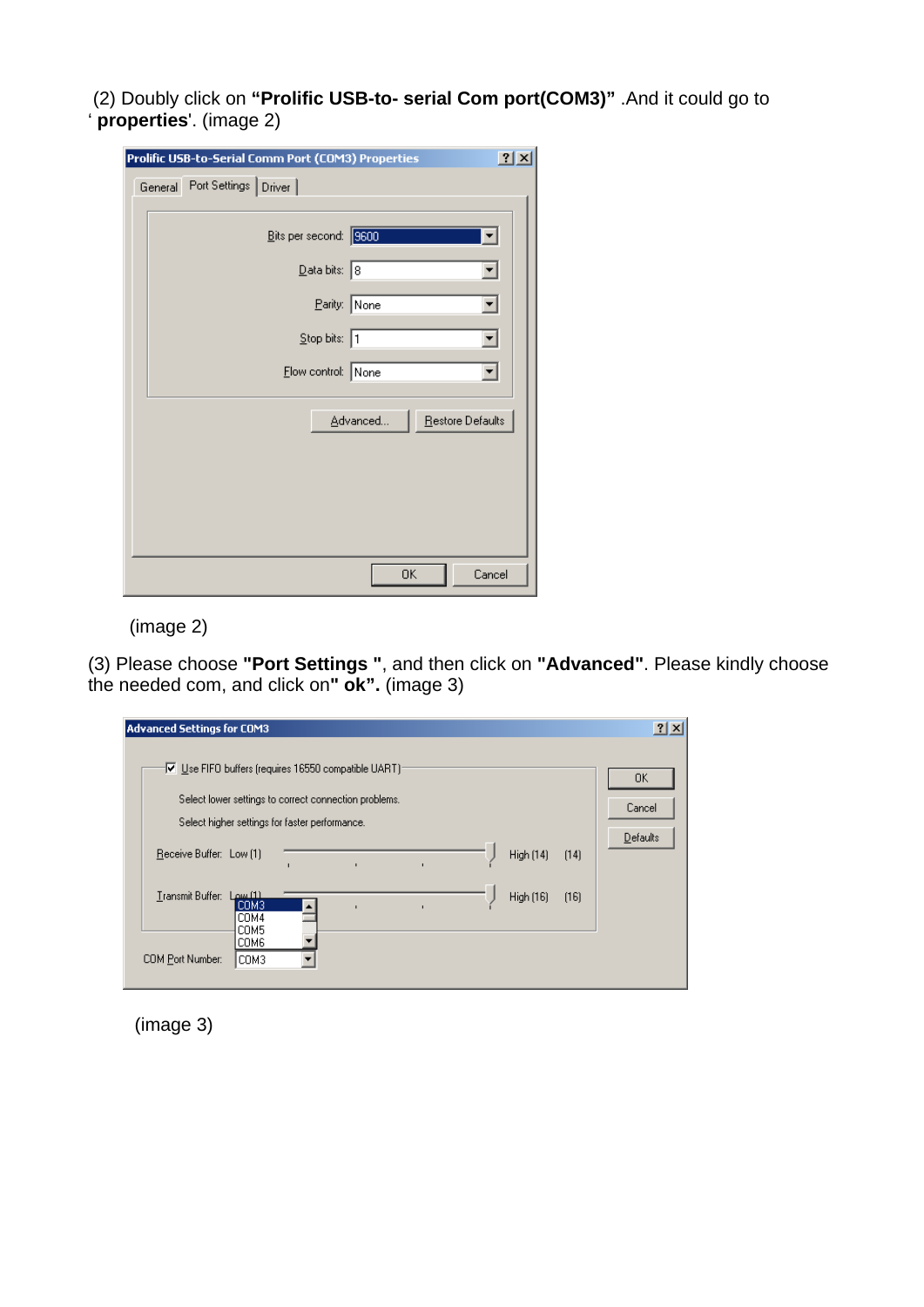Notice:

**If the Modem could not link with the new port, and run smoothly when changed the port, please kindly unload Modem, and re-install it.** 

**When changing the port, the peripheral equipment could not shift to the new port, and run smoothly. Under this situation, please kindly unload the equipment and install again.**

### 5. Setting Up the RS232 Serial Device

Follow the steps below to connect your RS232 Serial Device (ie: Modem) to the USB port of your PC:

- 1. Turn off your Modem. Plug the DB 9 connector of the USB-Serial cable into your Modem. Turn on the Modem afterwards.
- 2. Turn on your computer and plug in the USB connector of the USB-Serial cable into the USB port.
- 3. If you have already installed a Modem device before, click Start, Settings, Modems. Open Modems Properties, select the Modem and click Properties. In General tab, please change the **Port** value to **USB to Serial Port (COM3)**.
- 4. After finishing these processes, you can use USB to Serial Bridge Cable to connect RS232 Serial 56K FAX Modem and execute the Dial-up function to connect Internet, and send the FAX with the FAX software(ie: Microsoft FAX) properly.

| <b>Standard 56000 bps V90 Modem Properties</b>                                                                                                |        |
|-----------------------------------------------------------------------------------------------------------------------------------------------|--------|
| General Connection                                                                                                                            |        |
| Standard 56000 bps V90 Modem                                                                                                                  |        |
| USB to Serial Port (COM3)<br>Port:<br>Communications Port (COM1)<br>Speak USB to Serial Port (COMS)<br>Virtual Infrared COM Port<br>On<br>Ωff |        |
| Maximum speed                                                                                                                                 |        |
| 115200                                                                                                                                        |        |
| $\Box$ Only connect at this speed                                                                                                             |        |
| OΚ                                                                                                                                            | Cancel |
|                                                                                                                                               |        |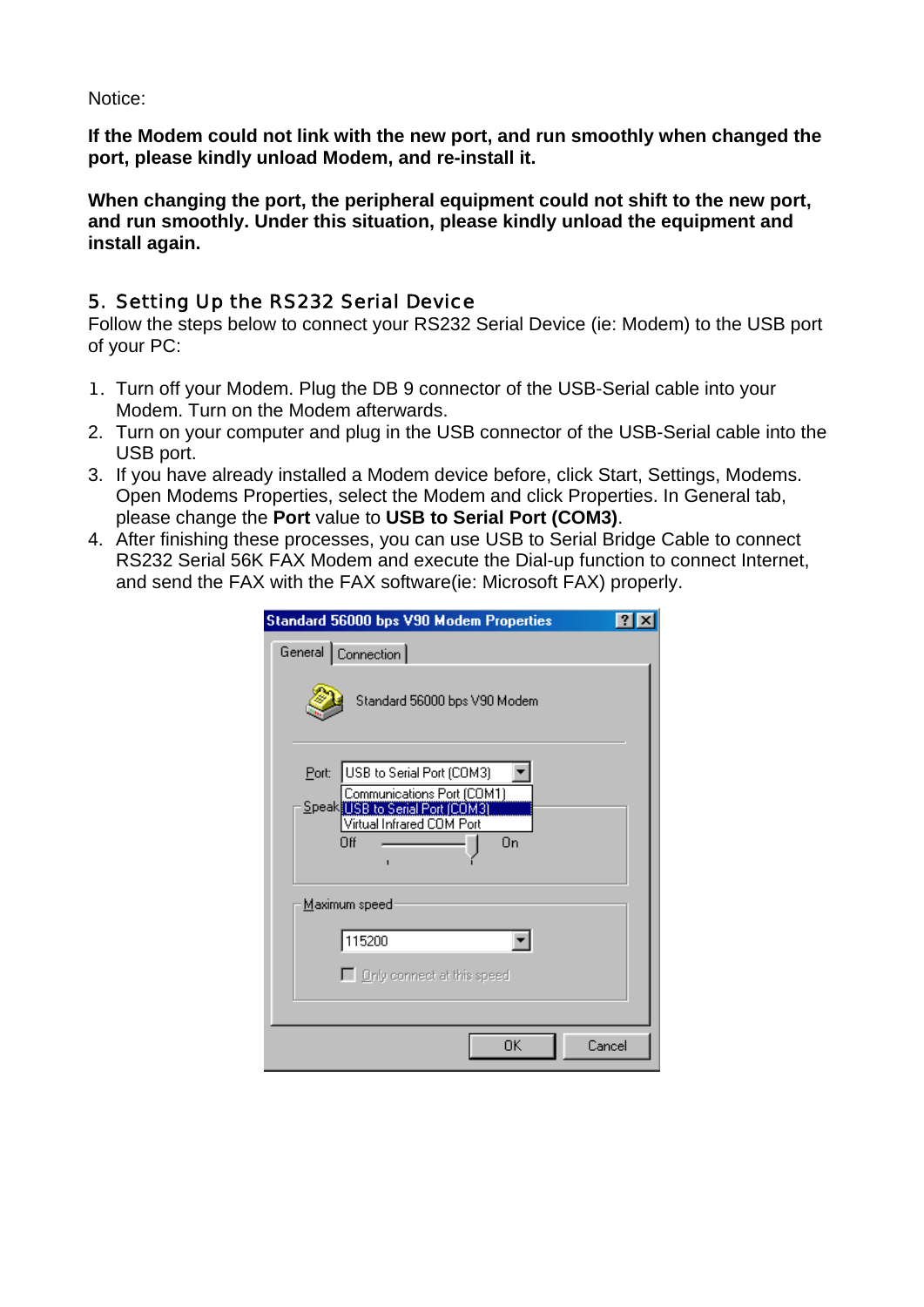# B. USB-Serial Converter MAC DRIVER

- 1. Overview
- 2. Product Features
- 3. System Requirements
- 4. Driver Installation

## **1. Overview**

Congratulations on your purchase of the wiretek USB-Serial Converter. This device provides a simple and easy way to connect Universal Serial Bus (USB) and Serial port interface.

With the advantage of USB port, users have the capability to utilize the peripheral with serial port interface in an easy to use environment such as plug and play & hot swap function. This Converter is designed for ideal connections to Cellular Phone, Digital Camera, Modems or ISDN terminal adapter with over 1Mbps data transfer rate.

The USB-Serial Converter and software drivers are capable of providing a no-firmwarechange feature that enable USB interface to be transparent to serial port peripherals with minimum modifications.

## **2. Product Features**

- USB Specification Rev. 1.1 compliant
- Support the RS232 Serial interface
- Over 1Mbps data transfer rate
- Support remote wake-up and power management

## **3. System Requirements**

- Power G3 OR G4 CPU or higher or compatible system
- Available USB port
- CD-ROM drive
- Mac OS 8.6 or Higher

# **4. Driver Installation**

Follow the steps below to install driver of USB-Serial Converter: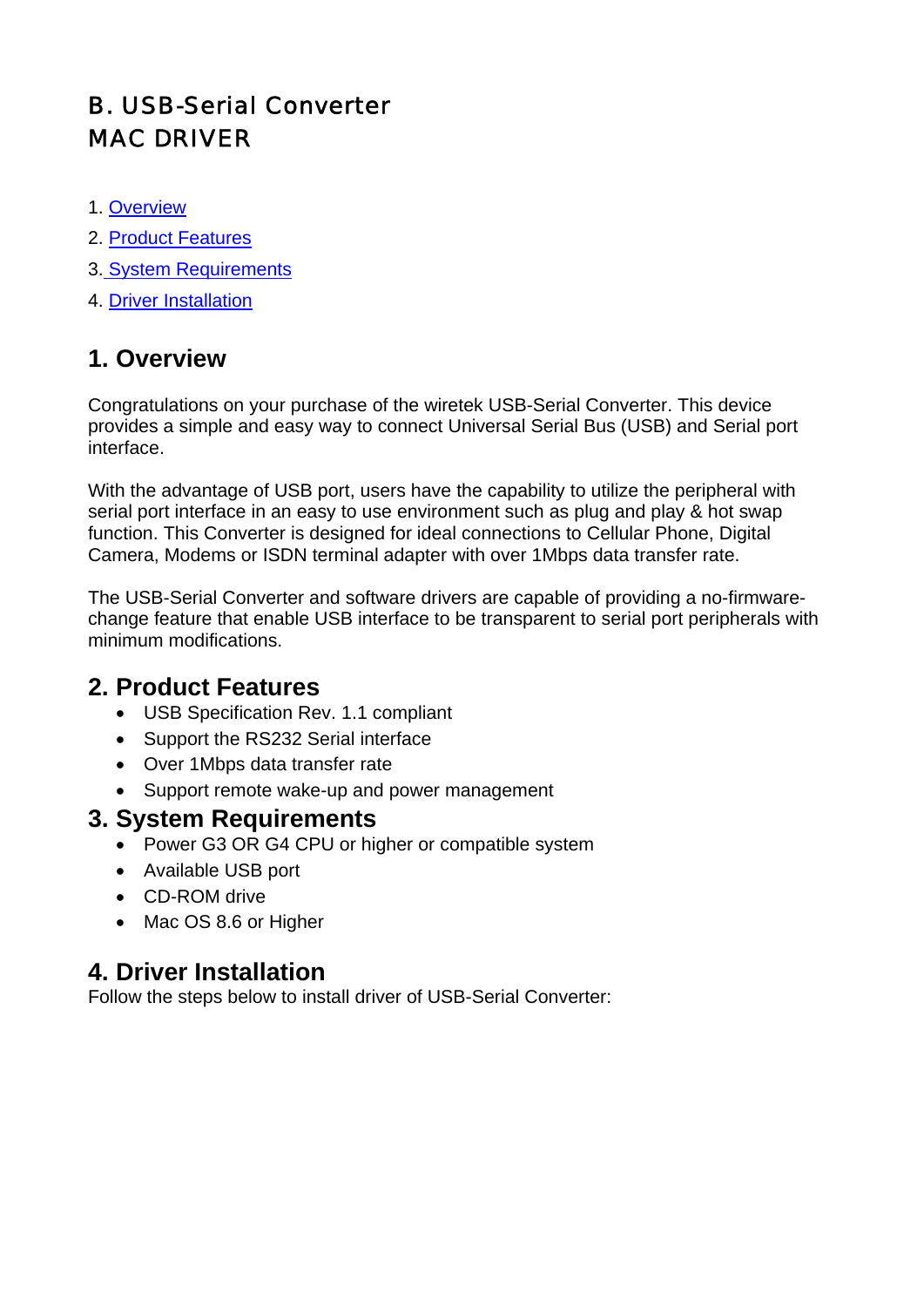- 1. Power on your computer and make sure that the USB port is enabled and working properly.
- 2. Insert the USB-Serial Converter software driver into the CD-ROM drive.
- 3. Plug in the USB-Serial adapter into the USB port and run the pl2303.SIT from the CD-ROM, it will auto run the program and appear a **PL-2303 system extensions**.



- 5. Copy the **PL-2303 system extensions** to the **system Folder-Extensions**.
- 6.

4.

|                                       | 173 items, 1.68 CB evailable. |        |                          |   |
|---------------------------------------|-------------------------------|--------|--------------------------|---|
| <b>Name</b>                           | Date Modified                 | Size   | Kird                     | ă |
| <b>WL) Then Renderer 4TL</b>          | Thu, 0ct 28, 1999, 3:00 AM    | 205K   | -ihrary                  |   |
| 04 Jpen3_Utility                      | Thu, 0xt 20, 1999 3.00 AM     |        | 21CK ibrery              |   |
| <b>IS ThenTht Modem</b>               | Tre, and 31, 1999, 3:00 AM    | 92 K   | ihrary                   |   |
| <b>Tax DeenFot Remote Access</b>      | Tue, aug 31, 1999, 3.00 AM    | $1$ MD | ibrery                   |   |
| <b>Ta, Insellat Sec al Antitrator</b> | Tre, and 31, 1999, 3:00 AM    | ۶K     | ihrary                   |   |
| DenTotONMPL b                         | Sat., Mar. 20, 1999, 4 CO AM  |        | 46CK ibrery              |   |
| P_2301Driver                          | Sat, Feb 19, 2000, 2:15 PM    |        | 16 K system extersion    |   |
| P.2303                                | Wec. Aug 9 2000, 2.40 PM      |        | 2CK system extersion     |   |
| DB P.230741M                          | Sun, May 14, 2000, 9:47 PM    |        | E K system extersion     |   |
| P.2307Driver                          | 3uit, "fay 14, 2000, 9:46 PM. |        | 2CK system extersion     |   |
| Printer Descriptions                  | Thu, Jan 6, 2000, 12 55 AM    |        | folcer                   |   |
| Printer Stare                         | TuJav. 9:03 at1               |        | 8CK system extersion     |   |
| PrintingLip                           | Sat, Aug 14, 1999, 3:33 AM    | 88C K  | ibrary                   |   |
| Printflurilur                         | Wed, Feb 24, 1999, 1:31 AM    |        | 64 K application program |   |
| 뮤니 DD 3DC ustom Elements              | Tue, Sep 14, 1999, 3:00 AM    | 2C K   | ibrary                   |   |
| Q QuickDraw <sup>n</sup> 3D           | Tue, Sep 14, 1999, 3:00 AM    |        | 1.2 MB system extersion  |   |
| <b>Q</b> QuickDraw™ 3D F              | Tue, Sep 14, 1999, 3:00 AM    |        | 212K ibrary              |   |

7. To make sure that your computer can use the device correctly, you have to check the **Apple System Profiler-Device and Volumes**. It will show the USB Device.

|                |                            | / System Profile \/ Devices and volumes \/ Control Panals<br>/ avtersions | <b>Applications / Eystem Folders</b> |  |
|----------------|----------------------------|---------------------------------------------------------------------------|--------------------------------------|--|
| <b>USE C</b>   |                            |                                                                           |                                      |  |
| 56.            | ь                          | Mendomspecific (Prolific Technology Inc.)                                 |                                      |  |
|                | Product D:                 | 0063 (02303)                                                              |                                      |  |
|                | Nendor:                    | Prolific Technology, Inc.<br>(Prolific Technology Inc.)                   |                                      |  |
|                | Driver varsion: 1.0a1      |                                                                           |                                      |  |
|                | Dr. ver. папле. Р. - 2306. |                                                                           |                                      |  |
|                | Power (mA)                 | 50(6:6)                                                                   |                                      |  |
|                | Release number: LO         | Ser al number: Prolific Technology no.                                    |                                      |  |
|                |                            |                                                                           |                                      |  |
| Internal ATA Z |                            |                                                                           |                                      |  |
|                | $\triangleright$ ID - 0    | ard crive                                                                 | Madintesh IID<br>ь                   |  |
| internal A A . |                            |                                                                           |                                      |  |
|                | $D$ ID = 0                 | LU-MLP1 drive                                                             | IMA.                                 |  |
|                |                            |                                                                           |                                      |  |
| PCL            | Vili                       | <b>School Section</b> by the case of                                      |                                      |  |
|                |                            |                                                                           | > Display                            |  |
|                |                            |                                                                           |                                      |  |
|                |                            |                                                                           |                                      |  |
|                |                            |                                                                           |                                      |  |
|                |                            |                                                                           |                                      |  |
|                |                            |                                                                           |                                      |  |
|                |                            |                                                                           |                                      |  |
|                |                            |                                                                           |                                      |  |
|                |                            |                                                                           |                                      |  |
|                |                            |                                                                           |                                      |  |
|                |                            |                                                                           |                                      |  |
|                |                            |                                                                           |                                      |  |
|                |                            |                                                                           |                                      |  |
|                |                            |                                                                           |                                      |  |
|                |                            |                                                                           |                                      |  |
|                |                            |                                                                           |                                      |  |
|                |                            |                                                                           |                                      |  |
|                |                            |                                                                           |                                      |  |
|                |                            |                                                                           |                                      |  |
|                |                            |                                                                           |                                      |  |